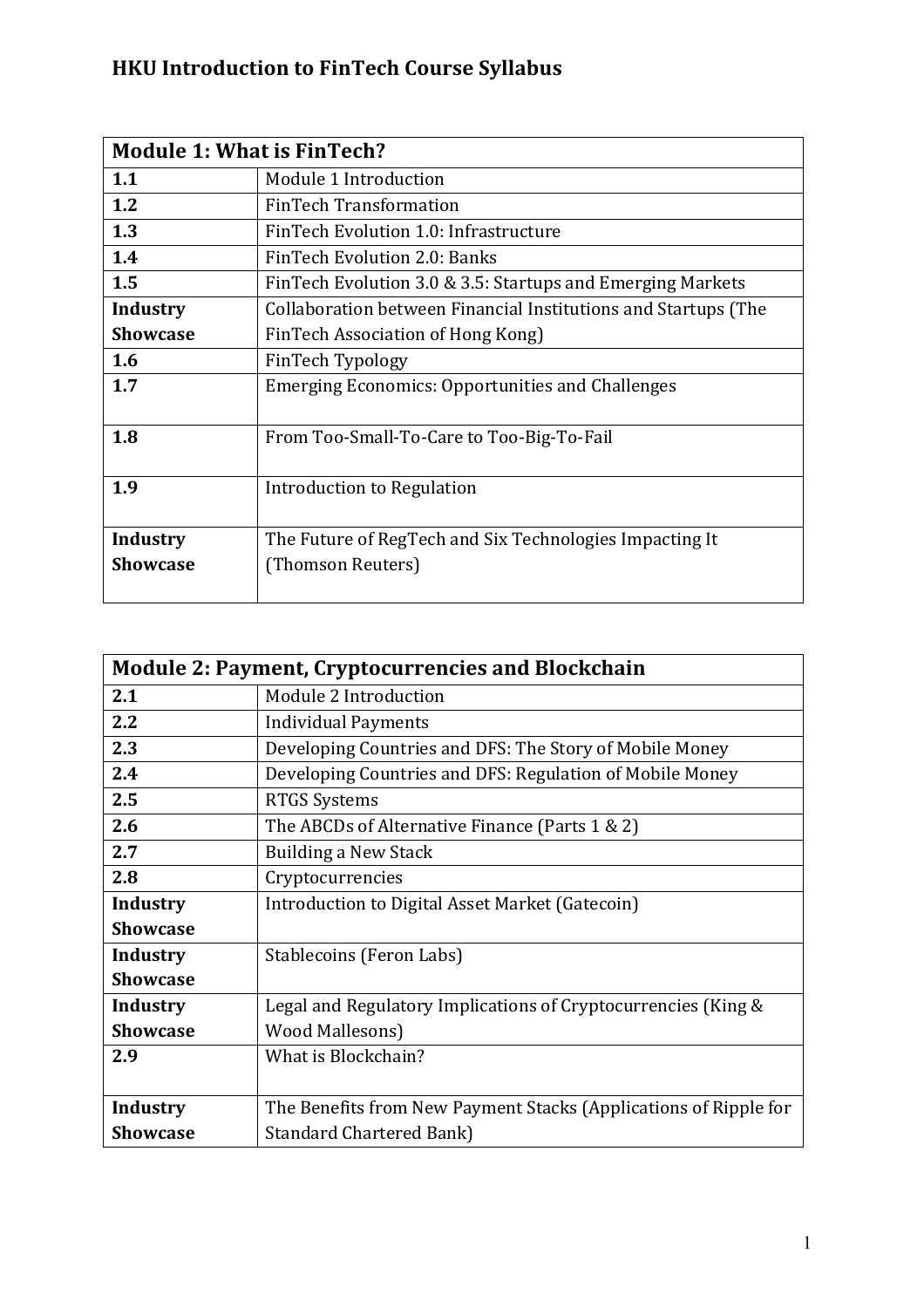## **HKU Introduction to FinTech Course Syllabus**

| <b>Module 3: Digital Finance and Alternative Finance</b> |                                                            |  |
|----------------------------------------------------------|------------------------------------------------------------|--|
| 3.1                                                      | Module 3 Introduction                                      |  |
| 3.2                                                      | A Brief History of Financial Innovation                    |  |
| 3.3                                                      | Digitization of Financial Services                         |  |
| 3.4                                                      | FinTech & Funds                                            |  |
| <b>Industry</b>                                          | How AI is Transforming the Future of FinTech (Microsoft)   |  |
| <b>Showcase</b>                                          |                                                            |  |
| Industry                                                 | How Will AI Transform Financial Analysis? (MioTech)        |  |
| <b>Showcase</b>                                          |                                                            |  |
| <b>Industry</b>                                          | Ensuring Compliance from the Start: Suitability and Funds  |  |
| <b>Showcase</b>                                          | (Investment Navigator)                                     |  |
| 3.5                                                      | Crowdfunding - Regards, Charity and Equity                 |  |
| 3.6                                                      | P2P and Marketplace Lending                                |  |
| 3.7                                                      | The Rise of Chinese TechFins - New Models and New Products |  |
| 3.8                                                      | ICO <sub>s</sub>                                           |  |
| <b>Industry</b>                                          | Collaborative and Contextual Banking (WeBank)              |  |
| <b>Showcase</b>                                          |                                                            |  |

| <b>Module 4: FinTech Regulation and RegTech</b> |                                                             |  |
|-------------------------------------------------|-------------------------------------------------------------|--|
| 4.1                                             | Module 4 Introduction                                       |  |
| 4.2                                             | FinTech Regulations (Parts 1 & 2)                           |  |
| 4.3                                             | <b>Evolution of RegTech</b>                                 |  |
| 4.4                                             | RegTech Ecosystem: Financial Institutions                   |  |
| 4.5                                             | RegTech Ecosystem: Startups                                 |  |
| 4.6                                             | RegTech Startups: Challenges                                |  |
| 4.7                                             | RegTech Ecosystem: Regulators                               |  |
| Industry                                        | The Application of AI in Smart Regulation (Mindbridge)      |  |
| <b>Showcase</b>                                 |                                                             |  |
| 4.8                                             | <b>Regulatory Sandboxes</b>                                 |  |
| Industry                                        | Balancing Innovation and Regulation Challenges in Hong Kong |  |
| <b>Showcase</b>                                 | (Charles Mok)                                               |  |
| 4.9                                             | <b>Smart Regulation</b>                                     |  |
| 4.10                                            | Redesigning Better Financial Infrastructure: India Stack    |  |